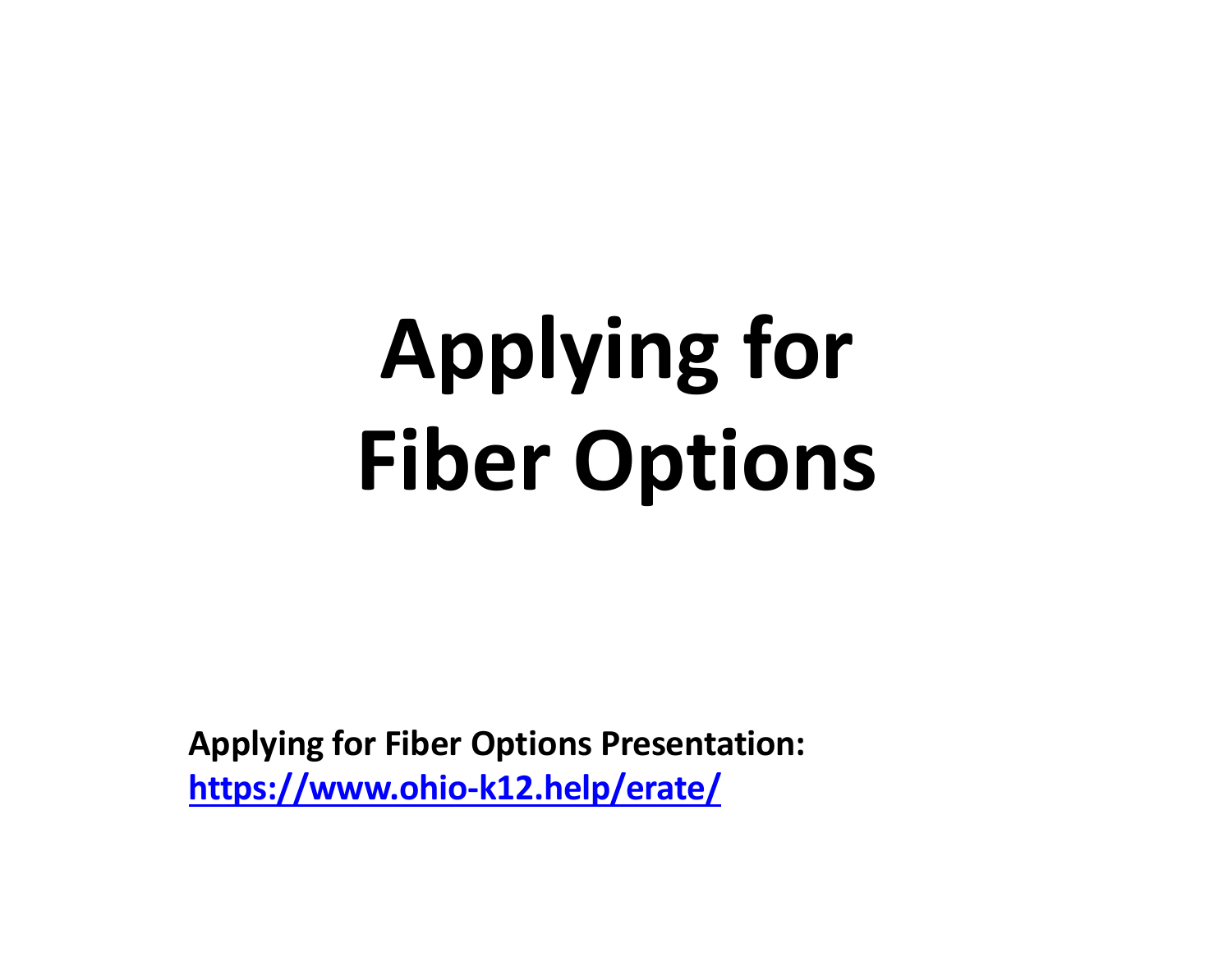## *Fiber Options Supported By E‐Rate*

- $\bullet$  **Leased Lit Fiber:** A fiber‐based broadband service where theservice provider owns and manages the network, and the E‐ Rate applicant pays <sup>a</sup> recurring fee to have data transported over the network.
- **Leased Dark Fiber (including IRUs):** The E‐Rate applicant leases a portion of <sup>a</sup> provider‐owned and maintained fiber network and separately pays to have that fiber lit in order to transmit information over that fiber.
- **Self‐Provisioned Network:** Complete applicant ownership of <sup>a</sup> high‐speed broadband network. The applicant hires <sup>a</sup> vendor to construct the network or <sup>a</sup> portion of the network, and thereafter owns and maintains that network or portion.
- *Note: When applying for Dark Fiber or Self‐ Provision Network, an RFP is required.*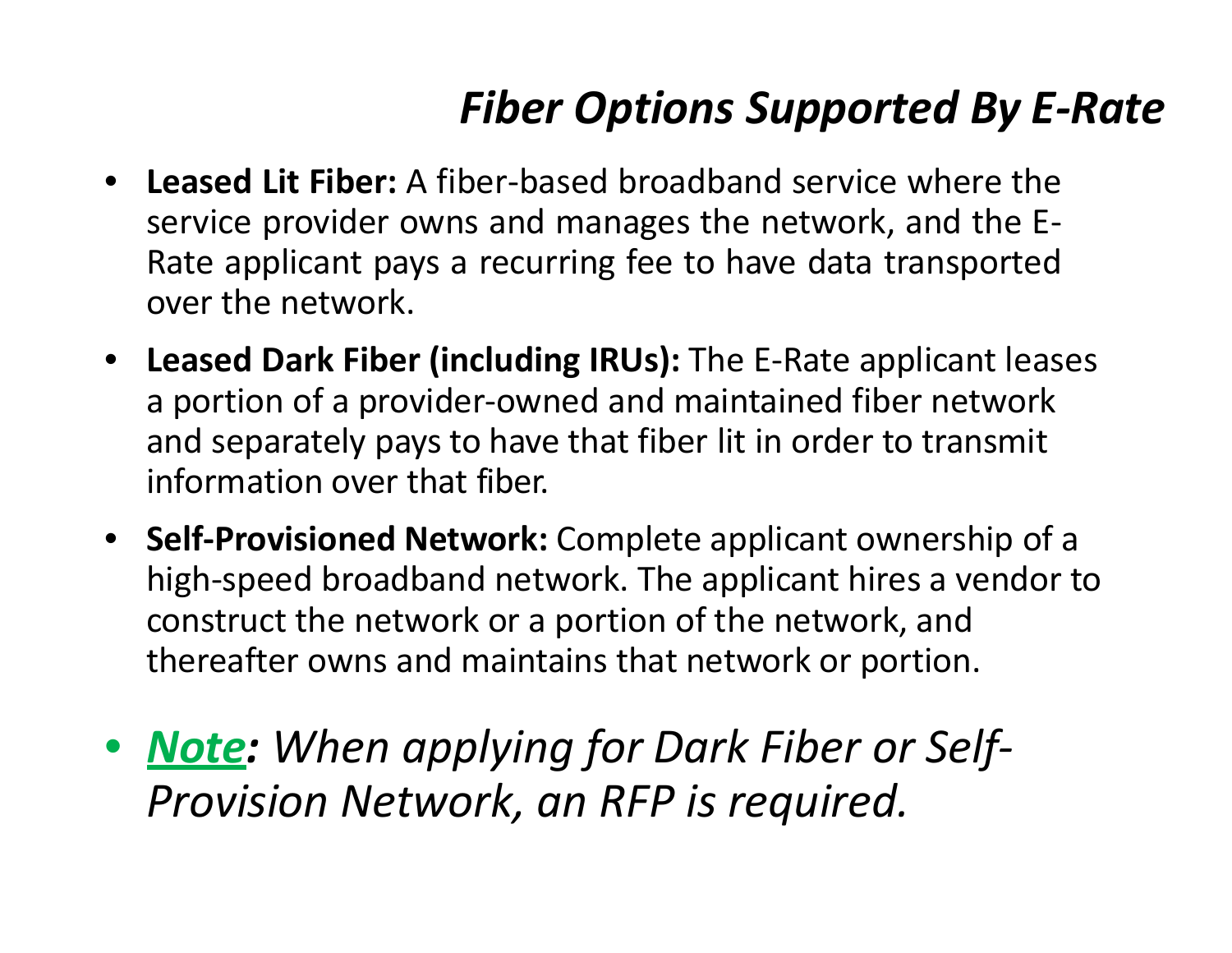## *Eligible Charges*

Applicants may request Category One support for the following charges related to each type of fiber service, subject to program rules:

| <b>Leased Lit Fiber</b>                                                                       | <b>Leased Dark Fiber</b>                                                                                                                                                                                                  | <b>Self-Provisioned Networks</b>                                                                       |
|-----------------------------------------------------------------------------------------------|---------------------------------------------------------------------------------------------------------------------------------------------------------------------------------------------------------------------------|--------------------------------------------------------------------------------------------------------|
| - Monthly recurring charges<br>- Special construction charges<br>- Basic installation charges | - Recurring dark fiber lease or<br>indefensible rights of use (IRU)<br>payments<br>- Maintenance and operations<br>(M&O) charges<br>- Basic installation charges<br>- Special construction charges<br>- Network Equipment | - Maintenance and operations (M&O)<br>charges<br>- Special construction charges<br>- Network Equipment |

An applicant may not receive E-rate support for recurring charges for leased lit fiber or leased dark fiber until the fiber is lit. Additionally an applicant may not receive E-rate support for special construction related to leased lit fiber or leased dark fiber if the fiber is not lit by the end of the funding year (i.e., June 30). Similarly, applicants may only receive E-rate support for a self-provisioned network if the network is constructed and is in use within the funding year.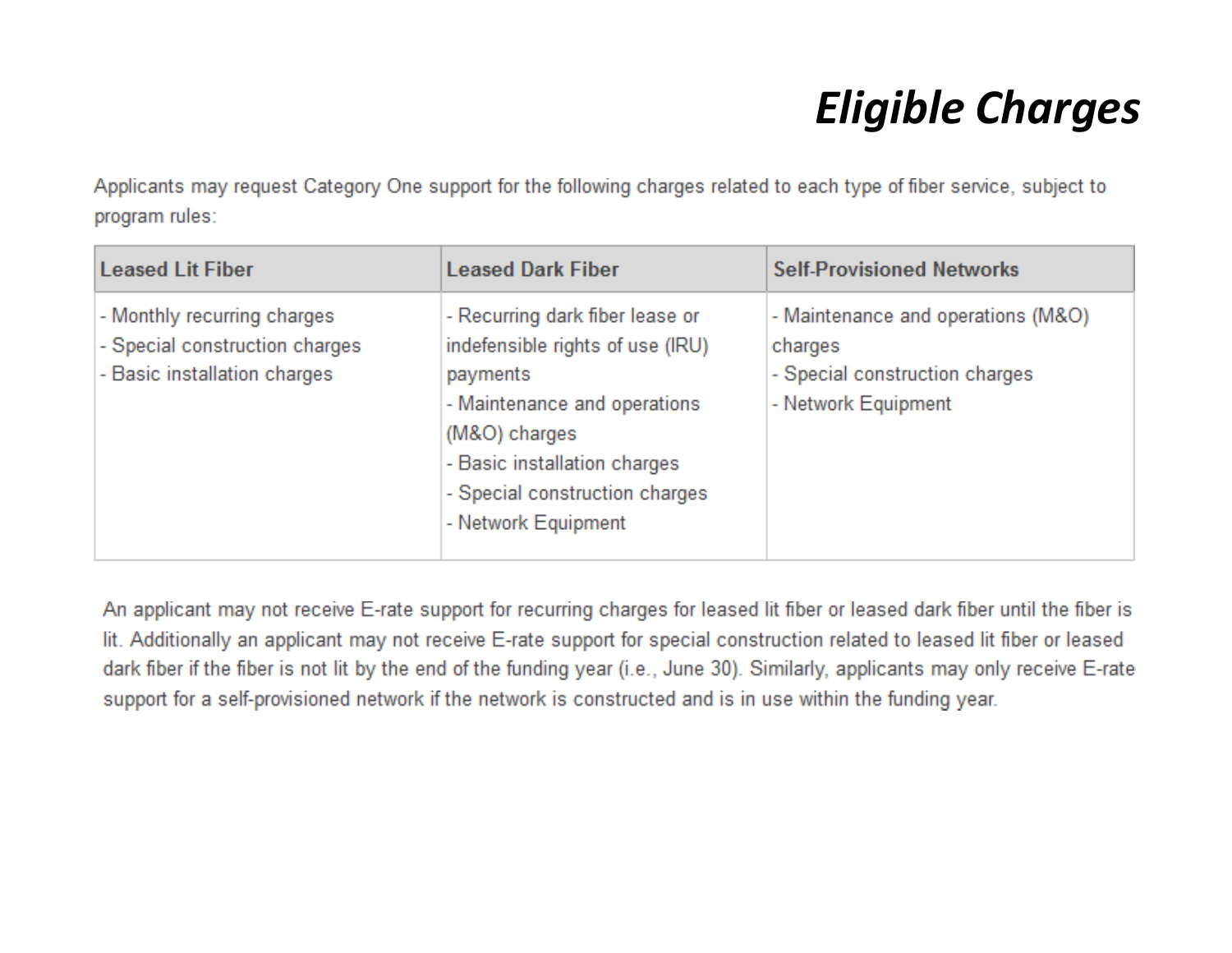## *What is special construction?*

**Special construction** refers to the upfront, non‐recurring costs associated with the installation of new fiber to or between eligible entities.

Applicants may seek funding for special construction charges in connection with leased lit fiber, leased dark fiber, and self‐ provisioning.

Special construction charges eligible for Category One support consist of three components:

- 1. construction of network facilities;
- 2. design and engineering; and
- 3. project management.

*Note:* The term "special construction" does not include Network Equipment necessary to light fiber, nor the services necessary to maintain the fiber. Charges for Network Equipment and fiber maintenance are eligible for Category One support as separate services, but not as special construction.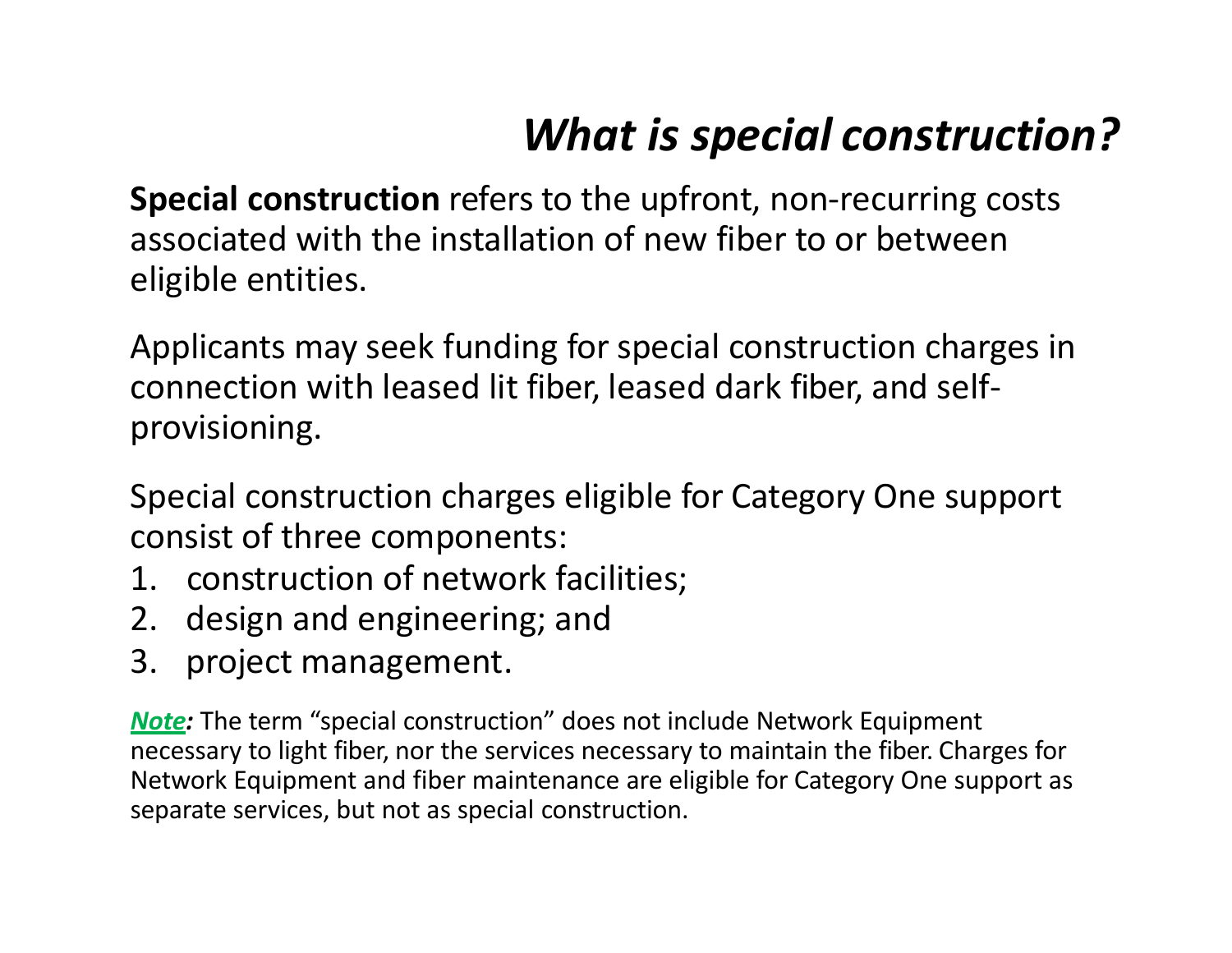### *Timing*

- $\bullet$  **General Rule:** E‐Rate support is only available for leased dark fiber (with and without special construction) that is lit, and self‐provisioned networks that are constructed and used, in the same funding year.
- $\bullet$  **Limited Exceptions For Special Construction:**
	- $\triangleright$  Special construction charges incurred up to six months prior to the beginning of the funding year are eligible for support if:
		- $\blacksquare$  Construction begins after selection of <sup>a</sup> service provider pursuant to <sup>a</sup> valid competitive bidding process;
		- $\blacksquare$  A Category One recurring service depends on the installation of the infrastructure; and
		- $\blacksquare$ Actual service start date is after the start of the funding year.

*Note***:** *Applicants that start construction early, before <sup>a</sup> funding request is approved, assume the risk that the request will be denied.*

 $\triangleright$  Applicants may request a one year extension to light leased dark fiber, or to construct and use <sup>a</sup> self‐provisioned network, if the applicant demonstrates that construction was unavoidably delayed due to weather or other reasons.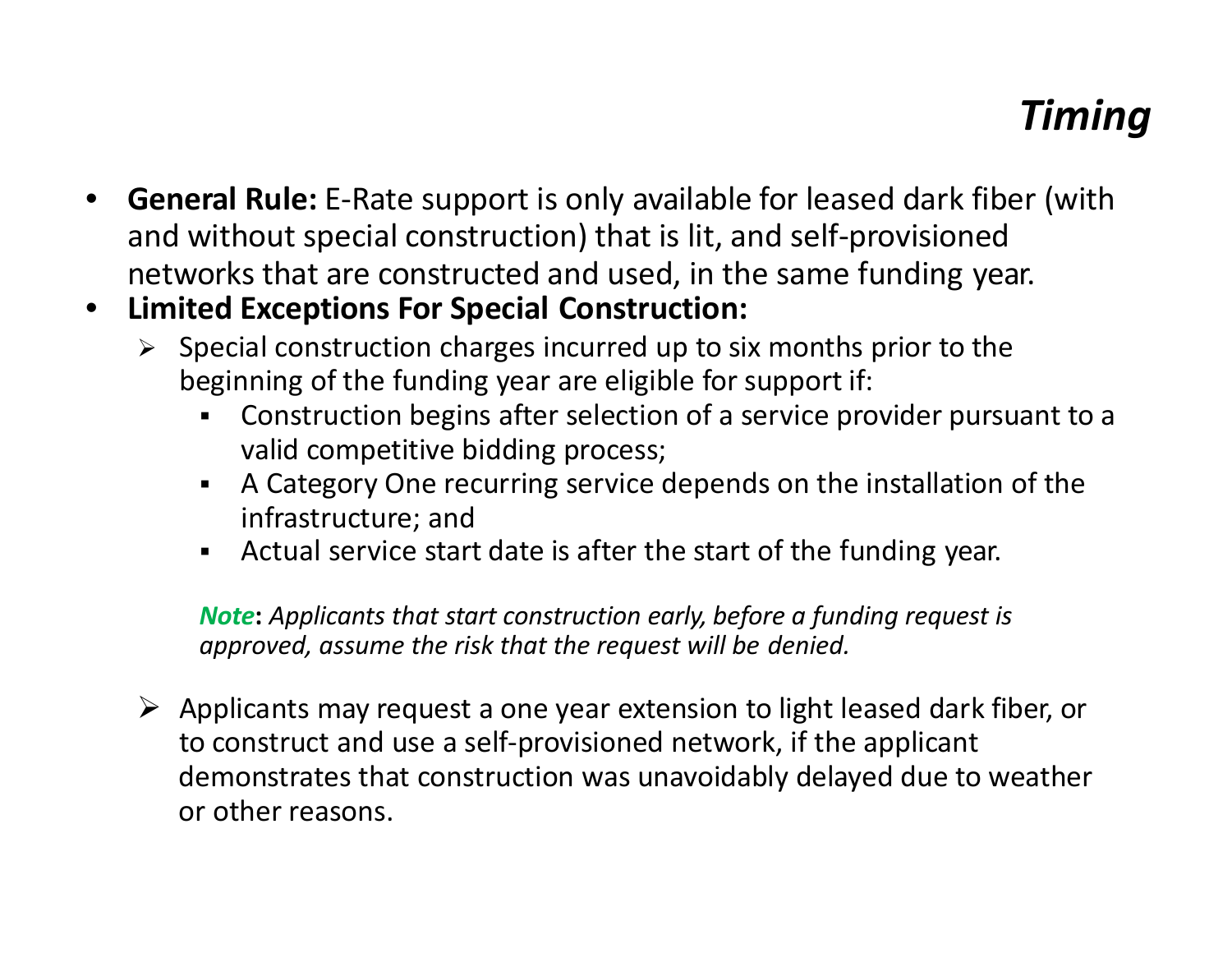## *Form 470 ‐ How to Seek Bids For Different Services*

- • If you are interested in considering proposals for any Leased Lit Fiber service, you MUST use the "Leased Lit Fiber" function. That will help ensure that Leased Lit Fiber providers see your bid request. Do not use the "Transport Only – No ISP Service Included" or "Internet Access and Transport Bundled" function.
- $\bullet$  If you are interested in considering proposals for Leased Dark Fiber, you MUST use the "Leased Dark Fiber and Leased Lit Fiber" function. That will help ensure that Leased Dark Fiber providers see your bid request. It will also help ensure that your bid request complies with the competitive bidding requirement that applicants that request bids for Leased Dark Fiber also request bids for Leased Lit Fiber. Do not use the "Transport Only‐ No ISP Service Included" option to seek bids for Leased Dark Fiber or Leased Lit Fiber.
- • If you are interested in considering proposals for <sup>a</sup> Self‐Provisioned Network, you MUST use the "Self‐Provisioned Network and Services Provided Over Third‐Party Networks" function. This will constitute <sup>a</sup> request for bids for <sup>a</sup> Self‐Provisioned Network, Leased Dark Fiber, Leased Lit Fiber, and any other service provided over third‐party networks on <sup>a</sup> technology‐neutral basis.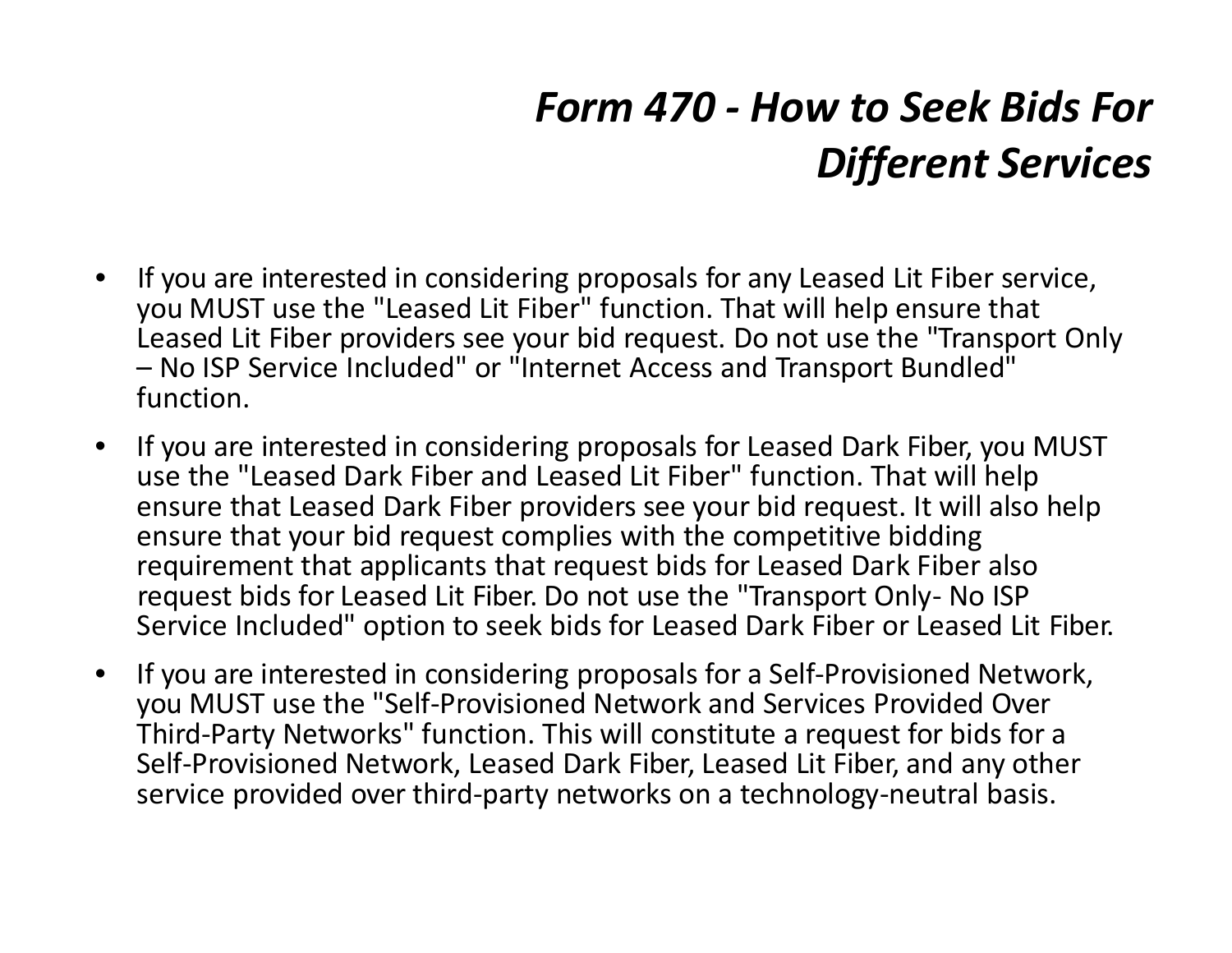## *Form 470 ‐ How to Seek Bids For Different Services cont.*

- $\bullet$  Use the "Transport Only – No ISP Service Included" function when you are interested in considering proposals for services provided over third party networks that do not include commercial Internet Access service, other than Leased Dark Fiber (for which you should use the "Leased Dark Fiber and Leased Lit Fiber" function).
- $\bullet$  Use the "Internet Access: ISP Service Only" function when you are only seeking bids for commercial Internet Access service. Note that this does not include Leased Lit Fiber.
- $\bullet$  Use the "Other" function if the service you want is not listed, and provide additional detail about this service by uploading an RFP document. This option should also be selected if you are seeking support for: (a) Network Equipment such as modulating electronics and other equipment necessary to make an Category One service functional; or (b) maintenance and operation costs for Leased Dark Fiber or <sup>a</sup> Self‐Provisioned Network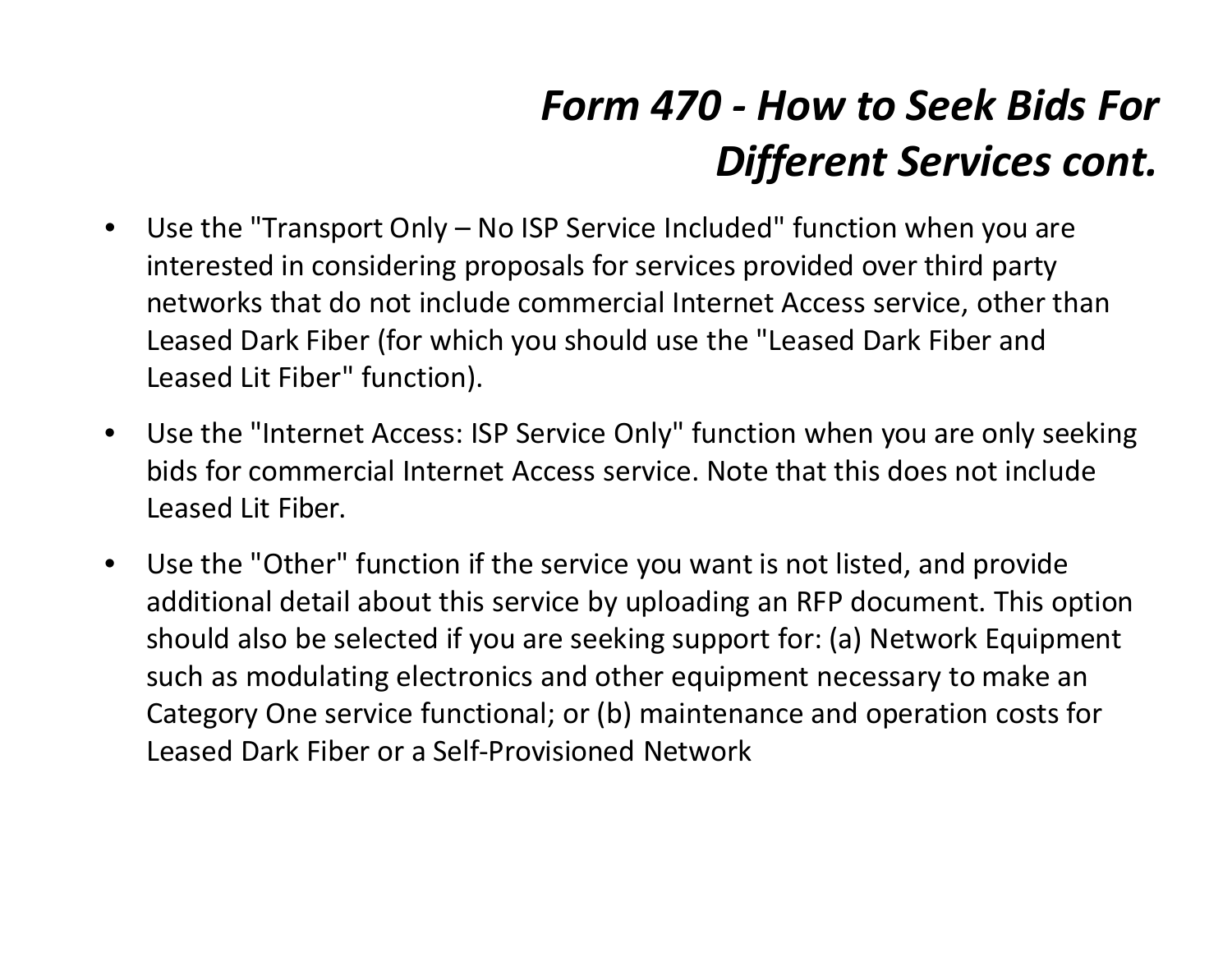#### *Sample Form 470 Service Requests Table*

|                                                                                              | <b>Service Requests: Category One</b>                                                                                                                                                                                                                                                                                                                                                                                                                                                                                                                                                        |                                                        |                                                                 |                                       |                                                                                 |          |          |                  |                                                         |                                          |                                                   |
|----------------------------------------------------------------------------------------------|----------------------------------------------------------------------------------------------------------------------------------------------------------------------------------------------------------------------------------------------------------------------------------------------------------------------------------------------------------------------------------------------------------------------------------------------------------------------------------------------------------------------------------------------------------------------------------------------|--------------------------------------------------------|-----------------------------------------------------------------|---------------------------------------|---------------------------------------------------------------------------------|----------|----------|------------------|---------------------------------------------------------|------------------------------------------|---------------------------------------------------|
|                                                                                              | Please enter the service requests below by selecting 'Add New Service Request.                                                                                                                                                                                                                                                                                                                                                                                                                                                                                                               |                                                        |                                                                 |                                       |                                                                                 |          |          |                  |                                                         |                                          |                                                   |
| □                                                                                            | Service Type                                                                                                                                                                                                                                                                                                                                                                                                                                                                                                                                                                                 | Function                                               | <b>Function Other</b><br>Description                            | Minimum<br>Capacity                   | Maximum<br>Capacity                                                             | Entities | Quantity | Unit             | Installation and<br>Initial<br>Configuration?           | Maintenance<br>and Technical<br>Support? | <b>Associated</b><br><b>RFPs</b>                  |
|                                                                                              | Internet Access and/or<br>Telecommunications                                                                                                                                                                                                                                                                                                                                                                                                                                                                                                                                                 | <b>Leased Dark</b><br>Fiber and<br>Leased Lit<br>Fiber |                                                                 |                                       |                                                                                 | 12       | 24       | Fiber<br>Strands | Yes                                                     | Yes                                      | Sample Lit vs.<br>Dark Fiber<br>RFP.v5            |
|                                                                                              | Internet Access and/or<br>Telecommunications                                                                                                                                                                                                                                                                                                                                                                                                                                                                                                                                                 | Other                                                  | Modulating<br>electronics to light<br>dark fiber<br>connections | 1 Gbps                                | 10 Gbps                                                                         | 12       | 12       | Lines            | Yes                                                     | Yes                                      | Sample Lit vs.<br>Dark Fiber<br>RFP <sub>v5</sub> |
|                                                                                              | Internet Access and/or<br>Telecommunications                                                                                                                                                                                                                                                                                                                                                                                                                                                                                                                                                 | Internet<br>Access: ISP<br>Service Only                |                                                                 | 1 Gbps                                | 10 Gbps                                                                         | 12       |          |                  | Yes                                                     | Yes                                      | Sample Lit vs.<br>Dark Fiber<br>RFP <sub>v5</sub> |
|                                                                                              | If you would like to provide further detail about the services sought, you may do so in this box below. Examples of such further detail include specific additional capacity levels that you are seeking, additional<br>descriptions of the services bidders should be aware of or any disqualification factors.<br>Seeking 24 fiber strands as leased dark fiber., and modulating electronics to light service.<br>Seeking lit fiber to 12 buildings minimum 1 GB, maximum 10 GB.<br>Seeking ISP service to provide commodity Internet Access to 12 schools<br>See attached RFP for details |                                                        |                                                                 |                                       |                                                                                 |          |          |                  |                                                         |                                          |                                                   |
|                                                                                              | <b>Installment Payment Plan</b>                                                                                                                                                                                                                                                                                                                                                                                                                                                                                                                                                              |                                                        |                                                                 |                                       |                                                                                 |          |          |                  |                                                         |                                          |                                                   |
|                                                                                              | Are you seeking an installment payment plan for the non-discounted portion of any special                                                                                                                                                                                                                                                                                                                                                                                                                                                                                                    |                                                        |                                                                 |                                       |                                                                                 |          |          |                  | Over how many years do you wish to amortize the costs?* |                                          |                                                   |
| construction charges associated with the request(s) listed above?"<br>O Yes<br>$\bigcirc$ No |                                                                                                                                                                                                                                                                                                                                                                                                                                                                                                                                                                                              |                                                        |                                                                 | $\backsim$<br>$\overline{\mathbf{2}}$ |                                                                                 |          |          |                  |                                                         |                                          |                                                   |
|                                                                                              |                                                                                                                                                                                                                                                                                                                                                                                                                                                                                                                                                                                              |                                                        |                                                                 | $\check{ }$<br>$\sqrt{3}$             |                                                                                 |          |          |                  |                                                         |                                          |                                                   |
|                                                                                              |                                                                                                                                                                                                                                                                                                                                                                                                                                                                                                                                                                                              |                                                        |                                                                 |                                       | Please select a range of years above.                                           |          |          |                  |                                                         |                                          |                                                   |
|                                                                                              |                                                                                                                                                                                                                                                                                                                                                                                                                                                                                                                                                                                              |                                                        |                                                                 |                                       | Do you prefer annual or monthly payments? <sup>3</sup><br>C Annual<br>O Monthly |          |          |                  |                                                         |                                          |                                                   |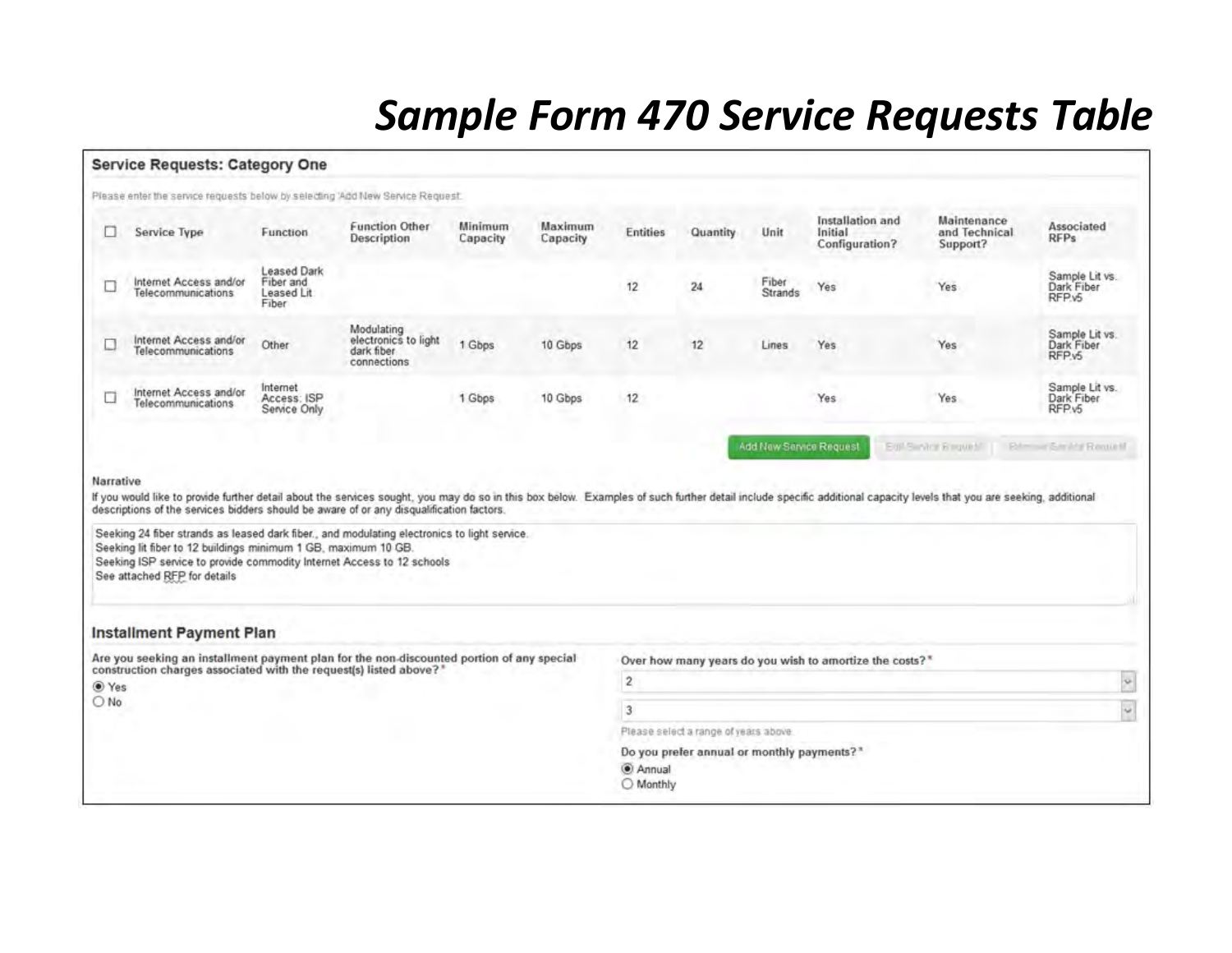## **Competitive Bidding**

#### **Sample Evaluation Matrix**

 $\bullet$  The price of the eligible products and services must be the most heavily weighted factor in your evaluation of bids.

| <b>Factor</b>                                         | <b>Points Available</b> | Vendor 1 | Vendor 2 | <b>Vendor 3</b> |
|-------------------------------------------------------|-------------------------|----------|----------|-----------------|
| <b>Price of the ELIGIBLE</b><br>products and services | 30                      | 15       | 30       | 25              |
| Prior experience w/ vendor                            | 20                      | 20       | 0        | 20              |
| Prices for ineligible services,<br>products and fees  | 25                      | 20       | 15       | 25              |
| Flexible Invoicing: 472 or 474                        | 15                      | O        | 15       | 15              |
| Local or in-state vendor                              | 10                      | 10       | 8        |                 |
| <b>Total</b>                                          | 100                     | 65       | 68       | 92              |

- $\bullet$  After waiting at least 28 days, you can:
	- 1. Choose your service provider(s).
	- 2. Sign a contract (if applicable).
	- 3. Submit an FCC Form 471.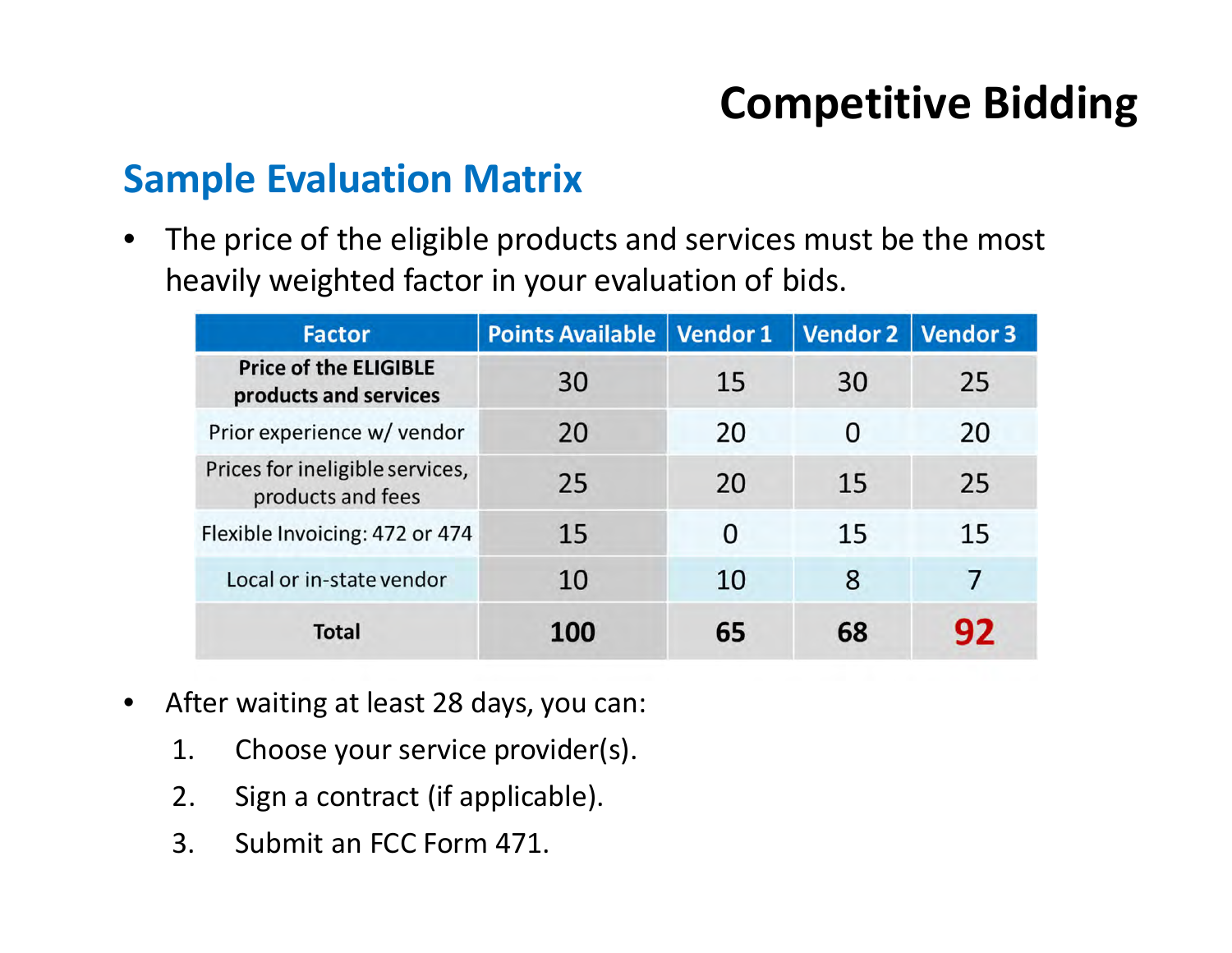#### *Resources*

- $\bullet$  Applying for Fiber Options Presentation: https://www.ohio‐k12.help/erate/
- $\bullet$  Sample Lit vs. Dark Fiber RFP: https://www.ohio‐k12.help/erate/
- $\bullet$ ● USAC FAQs: Eligible Fiber Services: <u>https://www.usac.org/e-</u> rate/learn/faqs/eligible‐fiber‐services/
- $\bullet$ ● USAC Fiber – Summary Overview: https://www.usac.org/erate/applicant‐process/before‐you‐begin/fiber‐summary‐ overview/
- $\bullet$  USAC Requirements for Leased Dark Fiber & Self Provision Networks: ttps://www.usac.org/e‐rate/applicant‐process/competitive‐ bidding/requirements‐for‐leased‐dark‐fiber‐self‐provisioned‐networks/